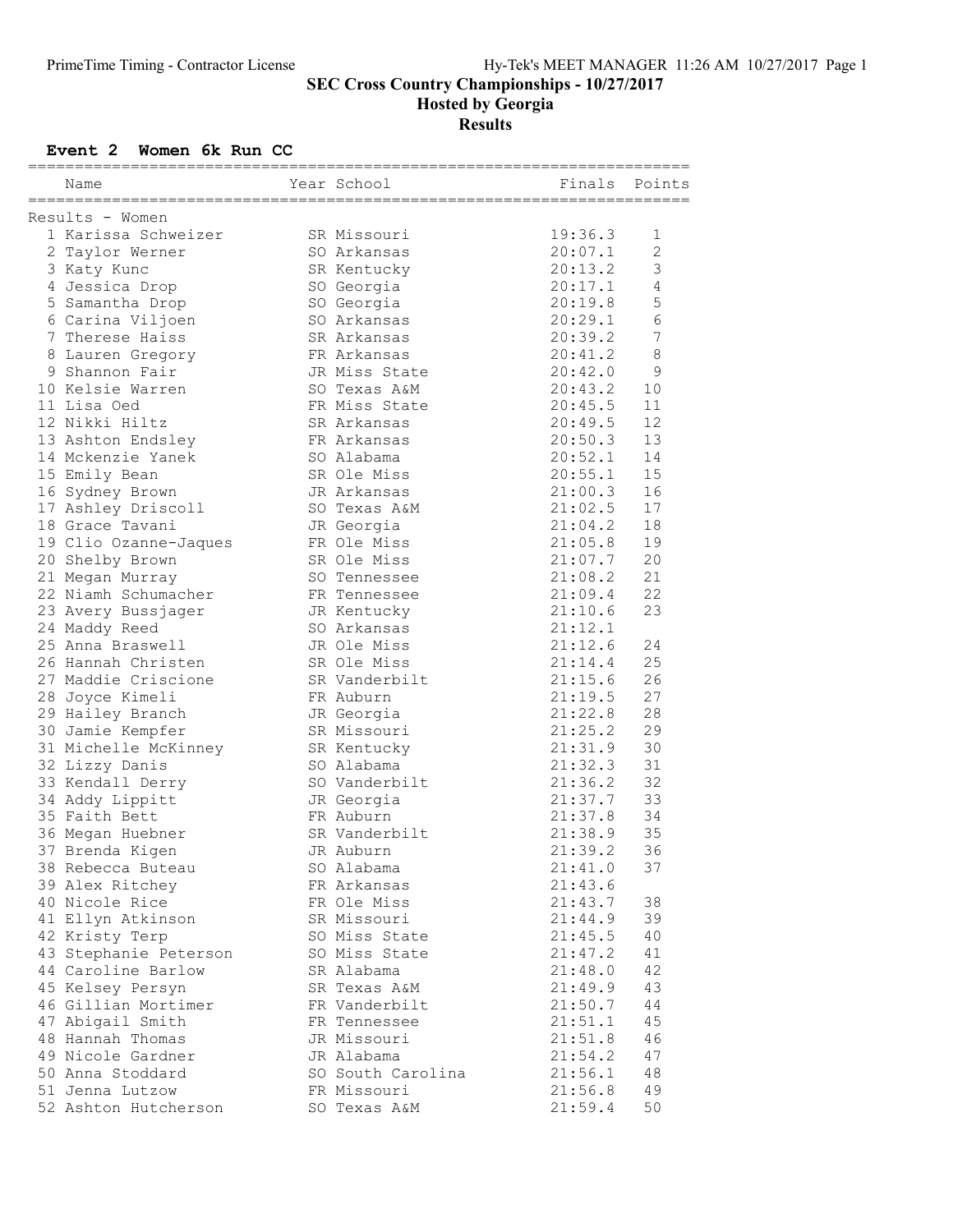Hosted by Georgia

Results

| Event 2  Women 6k Run CC             |                              |                    |    |
|--------------------------------------|------------------------------|--------------------|----|
| 53 Sophia Racette                    | SO Missouri                  | 22:00.6            | 51 |
| 54 Allison Mueller                   | JR South Carolina            | 22:01.1            | 52 |
| 55 Madeleine King                    | FR Ole Miss                  | 22:04.2            | 53 |
| 56 Devon Grisbaum                    | JR Vanderbilt                | 22:06.6            | 54 |
| 57 Sarah Crawford                    | SO Kentucky                  | 22:09.6            | 55 |
| 58 Morgan Hull                       | JR Florida                   | 22:09.7            | 56 |
| 59 Ruth Wiggins                      | FR Arkansas                  | 22:11.5            |    |
| 60 Yanely Gomez                      | SO Georgia                   | 22:12.6            | 57 |
| 61 Kaylee Wessel                     | SR South Carolina            | 22:13.9            | 58 |
| 62 Caitlin Shepard                   | SO Kentucky                  | 22:15.1            | 59 |
| 63 Caitlin McQuilkin-Bell            | JR Florida                   | 22:15.8            | 60 |
| 64 Hannah Campbell                   | JR Texas A&M                 | 22:17.7            | 61 |
| 65 Ersula Farrow                     | JR Lsu                       | 22:18.9            | 62 |
| 66 Ansley Heavern                    | SO Georgia                   | 22:19.1            | 63 |
| 67 Greta Taylor                      | FR Arkansas                  | 22:19.3            |    |
| 68 Lauryn Barrientos                 | SO Texas A&M                 | 22:21.1            | 64 |
| 69 Lauren Hovis                      | SR Georgia                   | 22:21.1            |    |
| 70 Mailin Struck                     | SO Vanderbilt                | 22:21.9            | 65 |
| 71 Emma Tucker                       | SO Miss State                | 22:22.7            | 66 |
| 72 Cassie Bebout                     | SO Auburn                    | 22:24.3            | 67 |
| 73 Peighton Meske                    | JR Tennessee                 | 22:24.8            | 68 |
| 74 Jessica Pascoe                    | SO Florida                   | 22:25.6            | 69 |
| 75 Heather Stone                     | FR South Carolina            | 22:25.8            | 70 |
| 76 Jordyn Kleve                      | SO Missouri                  | 22:27.1            | 71 |
| 77 Anna Grace Morgan                 | FR Vanderbilt                | 22:31.6            | 72 |
| 78 Jessica Gray                      | SR Alabama                   | 22:32.5            | 73 |
| 79 Ginger Hutton                     | JR Vanderbilt                | 22:33.3            |    |
| 80 Reagan Bustamante                 | SO Vanderbilt                | 22:34.2            |    |
| 81 Shannon Marsh                     | FR Alabama                   | 22:34.6            | 74 |
| 82 Rachel Ware                       | FR Tennessee                 | 22:35.0            | 75 |
| 83 Samantha Farmer                   | JR Missouri                  | 22:37.9            |    |
| 84 Caroline Dickey                   | JR Georgia                   | 22:40.0            |    |
| 85 Maddie Dearborn                   | FR Alabama                   | 22:42.4            |    |
| 86 Colleen Openshaw                  | SO South Carolina            | 22:43.7            | 76 |
| 87 Mercy Kiprop                      | FR Auburn                    | 22:44.3            | 77 |
| 88 Hannah Bourque                    | JR Lsu                       | 22:44.7            | 78 |
| 89 Kat MacNeal                       | SR Ole Miss                  | 22:45.2            |    |
| 90 Madisyn Peeples                   | FR Kentucky                  | 22:46.6<br>22:49.2 | 79 |
| 91 Sarah Mohan                       | JR Alabama                   | 22:50.7            |    |
| 92 Kaelyn Balch<br>93 Kacie Breeding | SR Missouri<br>FR Vanderbilt | 22:52.5            |    |
| 94 Lizette Chapa                     | JR Texas A&M                 | 22:55.0            | 80 |
| 95 Alicia Stamey                     | FR Lsu                       | 22:56.4            | 81 |
| 96 Katherine Badham                  | FR Miss State                | 23:01.8            | 82 |
| 97 Alison Ringle                     | SR Alabama                   | 23:03.2            |    |
| 98 Taylor Luthringer                 | FR Tennessee                 | 23:04.0            | 83 |
| 99 Olivia Arriaza                    | SO Texas A&M                 | 23:07.1            |    |
| 100 Devin Norton                     | SR Texas A&M                 | 23:10.3            |    |
| 101 Erika Lewis                      | JR Lsu                       | 23:12.6            | 84 |
| 102 Rachael Reddy                    | JR Alabama                   | 23:13.7            |    |
| 103 Rachel Hensler                   | FR South Carolina            | 23:17.7            | 85 |
| 104 Emily Chapman                    | SO Florida                   | 23:19.4            | 86 |
| 105 Kayla Funkenbusch                | FR Missouri                  | 23:24.0            |    |
| 106 Millie Bergey                    | FR Georgia                   | 23:24.6            |    |
| 107 Emily Mills                      | FR Auburn                    | 23:27.0            | 87 |
|                                      |                              |                    |    |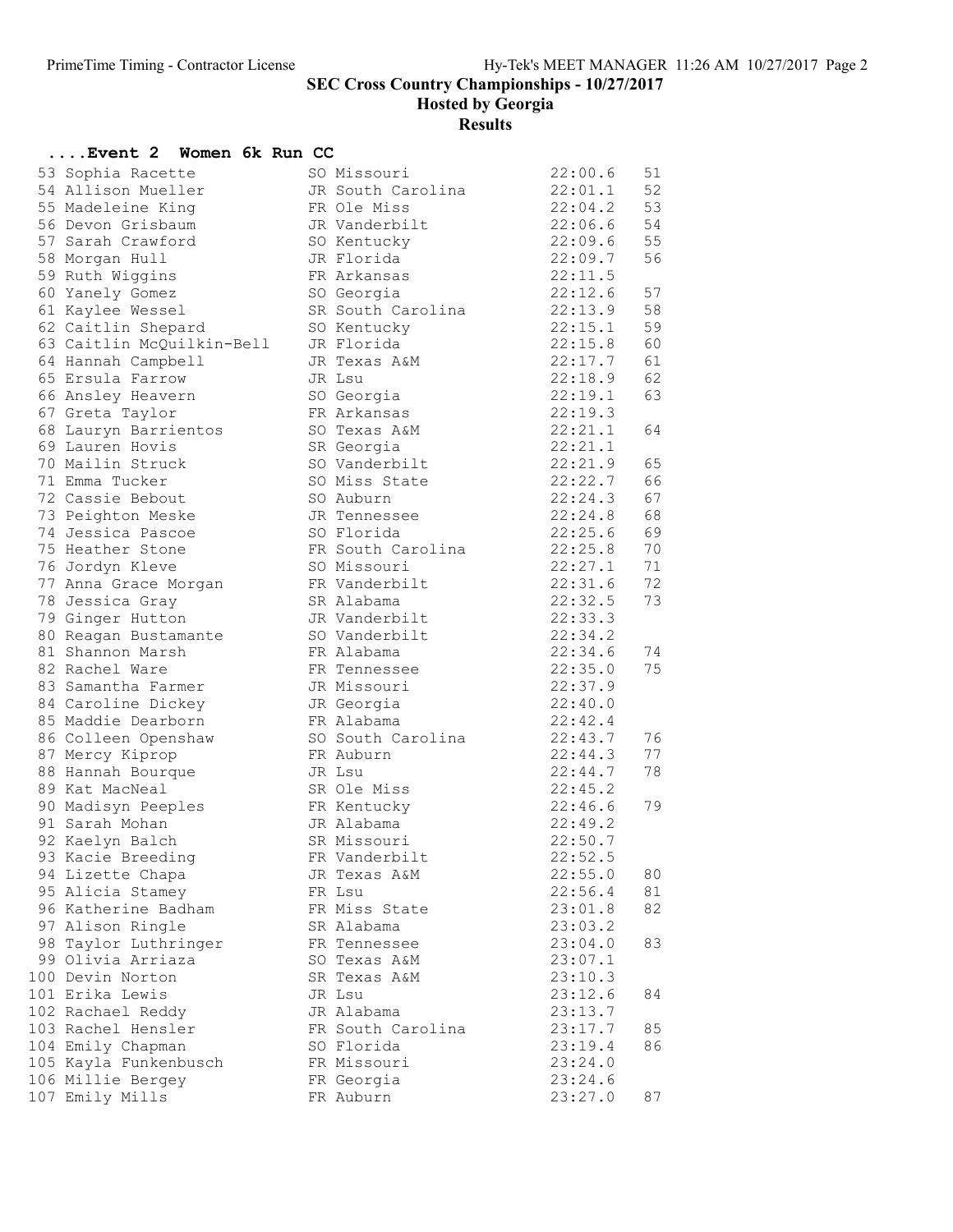Hosted by Georgia

Results

| 108 Maddie Vondra<br>23:27.5<br>FR Texas A&M<br>109 Maddy Nikkel<br>SR Ole Miss<br>23:32.1<br>110 Brianna Koshy<br>JR Alabama<br>23:33.3<br>111 Sarah-Sims McGrath<br>SO South Carolina<br>23:33.9<br>88<br>89<br>112 Presley Weems<br>SO Auburn<br>23:37.1<br>SO Miss State<br>23:37.8<br>90<br>113 Alex Wallace<br>91<br>114 Kristin Delgado<br>23:50.6<br>FR Lsu<br>115 Louisa McPherson<br>FR Auburn<br>23:54.2<br>116 Regina Schreiber<br>JR South Carolina<br>23:54.7<br>117 Carly Terp<br>JR Miss State<br>23:58.3<br>118 Cassidy Giles<br>92<br>24:01.8<br>JR Tennessee<br>119 Morgan Lee<br>SO South Carolina<br>24:02.6<br>120 Isabella Hemb<br>93<br>24:09.6<br>FR Lsu<br>121 Monica Guillot<br>94<br>24:09.6<br>JR Lsu<br>122 Rebecca Little<br>24:24.4<br>SR Lsu<br>SR South Carolina<br>123 Allie Sprague<br>24:26.5<br>124 Melissa Menghini<br>SO Missouri<br>24:28.9<br>125 Hollie Parker<br>JR Lsu<br>24:36.9<br>SO South Carolina<br>126 Megan Buechler<br>24:48.1<br>127 Emma Reed<br>24:53.3<br>JR Tennessee<br>128 Heather Cizek<br>FR Lsu<br>25:00.2<br>129 Madison Morse<br>SO Florida<br>95<br>25:10.2<br>SO Florida<br>26:22.5<br>96<br>130 Autumn Bartlett<br>131 Delaney Tiernan<br>SO Florida<br>27:11.7<br>97<br>-- Andonet Cheruiyot<br>FR Auburn<br>DNF<br>-- Audrey Honiotes<br>FR Miss State<br>DNF<br>-- Megan Cunningham<br>SR Missouri<br>DNF<br>-- Brooke Wilson<br>FR South Carolina<br>DNF<br>-- Tiffany Yue<br>SO Georgia<br>DNF<br>Team Scores<br>3<br>5<br>$*6$<br>$*8$<br>$*$ 9<br>1<br>2<br>4<br>$*7$<br>Rank Team<br>Total<br>=====================<br>Results - Women<br>35<br>13<br>1 Arkansas<br>2<br>6<br>7<br>8<br>12<br>16<br>Total Time:<br>1:42:46.10<br>20:33.22<br>Average:<br>5<br>63<br>2 Georgia<br>88<br>18<br>28<br>33<br>57<br>4<br>Total Time:<br>1:44:41.60<br>20:56.32<br>Average:<br>15<br>3 Ole Miss<br>103<br>19<br>20<br>24<br>25<br>38<br>53<br>Total Time:<br>1:45:35.60<br>21:07.12<br>Average:<br>4 Missouri<br>$\mathbf{1}$<br>29<br>39<br>46<br>51<br>71<br>164<br>49<br>Total Time:<br>1:46:35.00<br>21:19.00<br>Average:<br>5 Miss State<br>167<br>9<br>11<br>41<br>66<br>82<br>90<br>40<br>Total Time:<br>1:47:22.90<br>21:28.58<br>Average: | Event 2 | Women 6k Run CC |  |  |  |  |  |  |  |  |  |  |  |
|---------------------------------------------------------------------------------------------------------------------------------------------------------------------------------------------------------------------------------------------------------------------------------------------------------------------------------------------------------------------------------------------------------------------------------------------------------------------------------------------------------------------------------------------------------------------------------------------------------------------------------------------------------------------------------------------------------------------------------------------------------------------------------------------------------------------------------------------------------------------------------------------------------------------------------------------------------------------------------------------------------------------------------------------------------------------------------------------------------------------------------------------------------------------------------------------------------------------------------------------------------------------------------------------------------------------------------------------------------------------------------------------------------------------------------------------------------------------------------------------------------------------------------------------------------------------------------------------------------------------------------------------------------------------------------------------------------------------------------------------------------------------------------------------------------------------------------------------------------------------------------------------------------------------------------------------------------------------------------------------------------------------------------------------------------------------------------------------------------------------------------------------------------------------------------------------------------------------------|---------|-----------------|--|--|--|--|--|--|--|--|--|--|--|
|                                                                                                                                                                                                                                                                                                                                                                                                                                                                                                                                                                                                                                                                                                                                                                                                                                                                                                                                                                                                                                                                                                                                                                                                                                                                                                                                                                                                                                                                                                                                                                                                                                                                                                                                                                                                                                                                                                                                                                                                                                                                                                                                                                                                                           |         |                 |  |  |  |  |  |  |  |  |  |  |  |
|                                                                                                                                                                                                                                                                                                                                                                                                                                                                                                                                                                                                                                                                                                                                                                                                                                                                                                                                                                                                                                                                                                                                                                                                                                                                                                                                                                                                                                                                                                                                                                                                                                                                                                                                                                                                                                                                                                                                                                                                                                                                                                                                                                                                                           |         |                 |  |  |  |  |  |  |  |  |  |  |  |
|                                                                                                                                                                                                                                                                                                                                                                                                                                                                                                                                                                                                                                                                                                                                                                                                                                                                                                                                                                                                                                                                                                                                                                                                                                                                                                                                                                                                                                                                                                                                                                                                                                                                                                                                                                                                                                                                                                                                                                                                                                                                                                                                                                                                                           |         |                 |  |  |  |  |  |  |  |  |  |  |  |
|                                                                                                                                                                                                                                                                                                                                                                                                                                                                                                                                                                                                                                                                                                                                                                                                                                                                                                                                                                                                                                                                                                                                                                                                                                                                                                                                                                                                                                                                                                                                                                                                                                                                                                                                                                                                                                                                                                                                                                                                                                                                                                                                                                                                                           |         |                 |  |  |  |  |  |  |  |  |  |  |  |
|                                                                                                                                                                                                                                                                                                                                                                                                                                                                                                                                                                                                                                                                                                                                                                                                                                                                                                                                                                                                                                                                                                                                                                                                                                                                                                                                                                                                                                                                                                                                                                                                                                                                                                                                                                                                                                                                                                                                                                                                                                                                                                                                                                                                                           |         |                 |  |  |  |  |  |  |  |  |  |  |  |
|                                                                                                                                                                                                                                                                                                                                                                                                                                                                                                                                                                                                                                                                                                                                                                                                                                                                                                                                                                                                                                                                                                                                                                                                                                                                                                                                                                                                                                                                                                                                                                                                                                                                                                                                                                                                                                                                                                                                                                                                                                                                                                                                                                                                                           |         |                 |  |  |  |  |  |  |  |  |  |  |  |
|                                                                                                                                                                                                                                                                                                                                                                                                                                                                                                                                                                                                                                                                                                                                                                                                                                                                                                                                                                                                                                                                                                                                                                                                                                                                                                                                                                                                                                                                                                                                                                                                                                                                                                                                                                                                                                                                                                                                                                                                                                                                                                                                                                                                                           |         |                 |  |  |  |  |  |  |  |  |  |  |  |
|                                                                                                                                                                                                                                                                                                                                                                                                                                                                                                                                                                                                                                                                                                                                                                                                                                                                                                                                                                                                                                                                                                                                                                                                                                                                                                                                                                                                                                                                                                                                                                                                                                                                                                                                                                                                                                                                                                                                                                                                                                                                                                                                                                                                                           |         |                 |  |  |  |  |  |  |  |  |  |  |  |
|                                                                                                                                                                                                                                                                                                                                                                                                                                                                                                                                                                                                                                                                                                                                                                                                                                                                                                                                                                                                                                                                                                                                                                                                                                                                                                                                                                                                                                                                                                                                                                                                                                                                                                                                                                                                                                                                                                                                                                                                                                                                                                                                                                                                                           |         |                 |  |  |  |  |  |  |  |  |  |  |  |
|                                                                                                                                                                                                                                                                                                                                                                                                                                                                                                                                                                                                                                                                                                                                                                                                                                                                                                                                                                                                                                                                                                                                                                                                                                                                                                                                                                                                                                                                                                                                                                                                                                                                                                                                                                                                                                                                                                                                                                                                                                                                                                                                                                                                                           |         |                 |  |  |  |  |  |  |  |  |  |  |  |
|                                                                                                                                                                                                                                                                                                                                                                                                                                                                                                                                                                                                                                                                                                                                                                                                                                                                                                                                                                                                                                                                                                                                                                                                                                                                                                                                                                                                                                                                                                                                                                                                                                                                                                                                                                                                                                                                                                                                                                                                                                                                                                                                                                                                                           |         |                 |  |  |  |  |  |  |  |  |  |  |  |
|                                                                                                                                                                                                                                                                                                                                                                                                                                                                                                                                                                                                                                                                                                                                                                                                                                                                                                                                                                                                                                                                                                                                                                                                                                                                                                                                                                                                                                                                                                                                                                                                                                                                                                                                                                                                                                                                                                                                                                                                                                                                                                                                                                                                                           |         |                 |  |  |  |  |  |  |  |  |  |  |  |
|                                                                                                                                                                                                                                                                                                                                                                                                                                                                                                                                                                                                                                                                                                                                                                                                                                                                                                                                                                                                                                                                                                                                                                                                                                                                                                                                                                                                                                                                                                                                                                                                                                                                                                                                                                                                                                                                                                                                                                                                                                                                                                                                                                                                                           |         |                 |  |  |  |  |  |  |  |  |  |  |  |
|                                                                                                                                                                                                                                                                                                                                                                                                                                                                                                                                                                                                                                                                                                                                                                                                                                                                                                                                                                                                                                                                                                                                                                                                                                                                                                                                                                                                                                                                                                                                                                                                                                                                                                                                                                                                                                                                                                                                                                                                                                                                                                                                                                                                                           |         |                 |  |  |  |  |  |  |  |  |  |  |  |
|                                                                                                                                                                                                                                                                                                                                                                                                                                                                                                                                                                                                                                                                                                                                                                                                                                                                                                                                                                                                                                                                                                                                                                                                                                                                                                                                                                                                                                                                                                                                                                                                                                                                                                                                                                                                                                                                                                                                                                                                                                                                                                                                                                                                                           |         |                 |  |  |  |  |  |  |  |  |  |  |  |
|                                                                                                                                                                                                                                                                                                                                                                                                                                                                                                                                                                                                                                                                                                                                                                                                                                                                                                                                                                                                                                                                                                                                                                                                                                                                                                                                                                                                                                                                                                                                                                                                                                                                                                                                                                                                                                                                                                                                                                                                                                                                                                                                                                                                                           |         |                 |  |  |  |  |  |  |  |  |  |  |  |
|                                                                                                                                                                                                                                                                                                                                                                                                                                                                                                                                                                                                                                                                                                                                                                                                                                                                                                                                                                                                                                                                                                                                                                                                                                                                                                                                                                                                                                                                                                                                                                                                                                                                                                                                                                                                                                                                                                                                                                                                                                                                                                                                                                                                                           |         |                 |  |  |  |  |  |  |  |  |  |  |  |
|                                                                                                                                                                                                                                                                                                                                                                                                                                                                                                                                                                                                                                                                                                                                                                                                                                                                                                                                                                                                                                                                                                                                                                                                                                                                                                                                                                                                                                                                                                                                                                                                                                                                                                                                                                                                                                                                                                                                                                                                                                                                                                                                                                                                                           |         |                 |  |  |  |  |  |  |  |  |  |  |  |
|                                                                                                                                                                                                                                                                                                                                                                                                                                                                                                                                                                                                                                                                                                                                                                                                                                                                                                                                                                                                                                                                                                                                                                                                                                                                                                                                                                                                                                                                                                                                                                                                                                                                                                                                                                                                                                                                                                                                                                                                                                                                                                                                                                                                                           |         |                 |  |  |  |  |  |  |  |  |  |  |  |
|                                                                                                                                                                                                                                                                                                                                                                                                                                                                                                                                                                                                                                                                                                                                                                                                                                                                                                                                                                                                                                                                                                                                                                                                                                                                                                                                                                                                                                                                                                                                                                                                                                                                                                                                                                                                                                                                                                                                                                                                                                                                                                                                                                                                                           |         |                 |  |  |  |  |  |  |  |  |  |  |  |
|                                                                                                                                                                                                                                                                                                                                                                                                                                                                                                                                                                                                                                                                                                                                                                                                                                                                                                                                                                                                                                                                                                                                                                                                                                                                                                                                                                                                                                                                                                                                                                                                                                                                                                                                                                                                                                                                                                                                                                                                                                                                                                                                                                                                                           |         |                 |  |  |  |  |  |  |  |  |  |  |  |
|                                                                                                                                                                                                                                                                                                                                                                                                                                                                                                                                                                                                                                                                                                                                                                                                                                                                                                                                                                                                                                                                                                                                                                                                                                                                                                                                                                                                                                                                                                                                                                                                                                                                                                                                                                                                                                                                                                                                                                                                                                                                                                                                                                                                                           |         |                 |  |  |  |  |  |  |  |  |  |  |  |
|                                                                                                                                                                                                                                                                                                                                                                                                                                                                                                                                                                                                                                                                                                                                                                                                                                                                                                                                                                                                                                                                                                                                                                                                                                                                                                                                                                                                                                                                                                                                                                                                                                                                                                                                                                                                                                                                                                                                                                                                                                                                                                                                                                                                                           |         |                 |  |  |  |  |  |  |  |  |  |  |  |
|                                                                                                                                                                                                                                                                                                                                                                                                                                                                                                                                                                                                                                                                                                                                                                                                                                                                                                                                                                                                                                                                                                                                                                                                                                                                                                                                                                                                                                                                                                                                                                                                                                                                                                                                                                                                                                                                                                                                                                                                                                                                                                                                                                                                                           |         |                 |  |  |  |  |  |  |  |  |  |  |  |
|                                                                                                                                                                                                                                                                                                                                                                                                                                                                                                                                                                                                                                                                                                                                                                                                                                                                                                                                                                                                                                                                                                                                                                                                                                                                                                                                                                                                                                                                                                                                                                                                                                                                                                                                                                                                                                                                                                                                                                                                                                                                                                                                                                                                                           |         |                 |  |  |  |  |  |  |  |  |  |  |  |
|                                                                                                                                                                                                                                                                                                                                                                                                                                                                                                                                                                                                                                                                                                                                                                                                                                                                                                                                                                                                                                                                                                                                                                                                                                                                                                                                                                                                                                                                                                                                                                                                                                                                                                                                                                                                                                                                                                                                                                                                                                                                                                                                                                                                                           |         |                 |  |  |  |  |  |  |  |  |  |  |  |
|                                                                                                                                                                                                                                                                                                                                                                                                                                                                                                                                                                                                                                                                                                                                                                                                                                                                                                                                                                                                                                                                                                                                                                                                                                                                                                                                                                                                                                                                                                                                                                                                                                                                                                                                                                                                                                                                                                                                                                                                                                                                                                                                                                                                                           |         |                 |  |  |  |  |  |  |  |  |  |  |  |
|                                                                                                                                                                                                                                                                                                                                                                                                                                                                                                                                                                                                                                                                                                                                                                                                                                                                                                                                                                                                                                                                                                                                                                                                                                                                                                                                                                                                                                                                                                                                                                                                                                                                                                                                                                                                                                                                                                                                                                                                                                                                                                                                                                                                                           |         |                 |  |  |  |  |  |  |  |  |  |  |  |
|                                                                                                                                                                                                                                                                                                                                                                                                                                                                                                                                                                                                                                                                                                                                                                                                                                                                                                                                                                                                                                                                                                                                                                                                                                                                                                                                                                                                                                                                                                                                                                                                                                                                                                                                                                                                                                                                                                                                                                                                                                                                                                                                                                                                                           |         |                 |  |  |  |  |  |  |  |  |  |  |  |
|                                                                                                                                                                                                                                                                                                                                                                                                                                                                                                                                                                                                                                                                                                                                                                                                                                                                                                                                                                                                                                                                                                                                                                                                                                                                                                                                                                                                                                                                                                                                                                                                                                                                                                                                                                                                                                                                                                                                                                                                                                                                                                                                                                                                                           |         |                 |  |  |  |  |  |  |  |  |  |  |  |
|                                                                                                                                                                                                                                                                                                                                                                                                                                                                                                                                                                                                                                                                                                                                                                                                                                                                                                                                                                                                                                                                                                                                                                                                                                                                                                                                                                                                                                                                                                                                                                                                                                                                                                                                                                                                                                                                                                                                                                                                                                                                                                                                                                                                                           |         |                 |  |  |  |  |  |  |  |  |  |  |  |
|                                                                                                                                                                                                                                                                                                                                                                                                                                                                                                                                                                                                                                                                                                                                                                                                                                                                                                                                                                                                                                                                                                                                                                                                                                                                                                                                                                                                                                                                                                                                                                                                                                                                                                                                                                                                                                                                                                                                                                                                                                                                                                                                                                                                                           |         |                 |  |  |  |  |  |  |  |  |  |  |  |
|                                                                                                                                                                                                                                                                                                                                                                                                                                                                                                                                                                                                                                                                                                                                                                                                                                                                                                                                                                                                                                                                                                                                                                                                                                                                                                                                                                                                                                                                                                                                                                                                                                                                                                                                                                                                                                                                                                                                                                                                                                                                                                                                                                                                                           |         |                 |  |  |  |  |  |  |  |  |  |  |  |
|                                                                                                                                                                                                                                                                                                                                                                                                                                                                                                                                                                                                                                                                                                                                                                                                                                                                                                                                                                                                                                                                                                                                                                                                                                                                                                                                                                                                                                                                                                                                                                                                                                                                                                                                                                                                                                                                                                                                                                                                                                                                                                                                                                                                                           |         |                 |  |  |  |  |  |  |  |  |  |  |  |
|                                                                                                                                                                                                                                                                                                                                                                                                                                                                                                                                                                                                                                                                                                                                                                                                                                                                                                                                                                                                                                                                                                                                                                                                                                                                                                                                                                                                                                                                                                                                                                                                                                                                                                                                                                                                                                                                                                                                                                                                                                                                                                                                                                                                                           |         |                 |  |  |  |  |  |  |  |  |  |  |  |
|                                                                                                                                                                                                                                                                                                                                                                                                                                                                                                                                                                                                                                                                                                                                                                                                                                                                                                                                                                                                                                                                                                                                                                                                                                                                                                                                                                                                                                                                                                                                                                                                                                                                                                                                                                                                                                                                                                                                                                                                                                                                                                                                                                                                                           |         |                 |  |  |  |  |  |  |  |  |  |  |  |
|                                                                                                                                                                                                                                                                                                                                                                                                                                                                                                                                                                                                                                                                                                                                                                                                                                                                                                                                                                                                                                                                                                                                                                                                                                                                                                                                                                                                                                                                                                                                                                                                                                                                                                                                                                                                                                                                                                                                                                                                                                                                                                                                                                                                                           |         |                 |  |  |  |  |  |  |  |  |  |  |  |
|                                                                                                                                                                                                                                                                                                                                                                                                                                                                                                                                                                                                                                                                                                                                                                                                                                                                                                                                                                                                                                                                                                                                                                                                                                                                                                                                                                                                                                                                                                                                                                                                                                                                                                                                                                                                                                                                                                                                                                                                                                                                                                                                                                                                                           |         |                 |  |  |  |  |  |  |  |  |  |  |  |
|                                                                                                                                                                                                                                                                                                                                                                                                                                                                                                                                                                                                                                                                                                                                                                                                                                                                                                                                                                                                                                                                                                                                                                                                                                                                                                                                                                                                                                                                                                                                                                                                                                                                                                                                                                                                                                                                                                                                                                                                                                                                                                                                                                                                                           |         |                 |  |  |  |  |  |  |  |  |  |  |  |
|                                                                                                                                                                                                                                                                                                                                                                                                                                                                                                                                                                                                                                                                                                                                                                                                                                                                                                                                                                                                                                                                                                                                                                                                                                                                                                                                                                                                                                                                                                                                                                                                                                                                                                                                                                                                                                                                                                                                                                                                                                                                                                                                                                                                                           |         |                 |  |  |  |  |  |  |  |  |  |  |  |
|                                                                                                                                                                                                                                                                                                                                                                                                                                                                                                                                                                                                                                                                                                                                                                                                                                                                                                                                                                                                                                                                                                                                                                                                                                                                                                                                                                                                                                                                                                                                                                                                                                                                                                                                                                                                                                                                                                                                                                                                                                                                                                                                                                                                                           |         |                 |  |  |  |  |  |  |  |  |  |  |  |
|                                                                                                                                                                                                                                                                                                                                                                                                                                                                                                                                                                                                                                                                                                                                                                                                                                                                                                                                                                                                                                                                                                                                                                                                                                                                                                                                                                                                                                                                                                                                                                                                                                                                                                                                                                                                                                                                                                                                                                                                                                                                                                                                                                                                                           |         |                 |  |  |  |  |  |  |  |  |  |  |  |
|                                                                                                                                                                                                                                                                                                                                                                                                                                                                                                                                                                                                                                                                                                                                                                                                                                                                                                                                                                                                                                                                                                                                                                                                                                                                                                                                                                                                                                                                                                                                                                                                                                                                                                                                                                                                                                                                                                                                                                                                                                                                                                                                                                                                                           |         |                 |  |  |  |  |  |  |  |  |  |  |  |
|                                                                                                                                                                                                                                                                                                                                                                                                                                                                                                                                                                                                                                                                                                                                                                                                                                                                                                                                                                                                                                                                                                                                                                                                                                                                                                                                                                                                                                                                                                                                                                                                                                                                                                                                                                                                                                                                                                                                                                                                                                                                                                                                                                                                                           |         |                 |  |  |  |  |  |  |  |  |  |  |  |
|                                                                                                                                                                                                                                                                                                                                                                                                                                                                                                                                                                                                                                                                                                                                                                                                                                                                                                                                                                                                                                                                                                                                                                                                                                                                                                                                                                                                                                                                                                                                                                                                                                                                                                                                                                                                                                                                                                                                                                                                                                                                                                                                                                                                                           |         |                 |  |  |  |  |  |  |  |  |  |  |  |
|                                                                                                                                                                                                                                                                                                                                                                                                                                                                                                                                                                                                                                                                                                                                                                                                                                                                                                                                                                                                                                                                                                                                                                                                                                                                                                                                                                                                                                                                                                                                                                                                                                                                                                                                                                                                                                                                                                                                                                                                                                                                                                                                                                                                                           |         |                 |  |  |  |  |  |  |  |  |  |  |  |
|                                                                                                                                                                                                                                                                                                                                                                                                                                                                                                                                                                                                                                                                                                                                                                                                                                                                                                                                                                                                                                                                                                                                                                                                                                                                                                                                                                                                                                                                                                                                                                                                                                                                                                                                                                                                                                                                                                                                                                                                                                                                                                                                                                                                                           |         |                 |  |  |  |  |  |  |  |  |  |  |  |
|                                                                                                                                                                                                                                                                                                                                                                                                                                                                                                                                                                                                                                                                                                                                                                                                                                                                                                                                                                                                                                                                                                                                                                                                                                                                                                                                                                                                                                                                                                                                                                                                                                                                                                                                                                                                                                                                                                                                                                                                                                                                                                                                                                                                                           |         |                 |  |  |  |  |  |  |  |  |  |  |  |